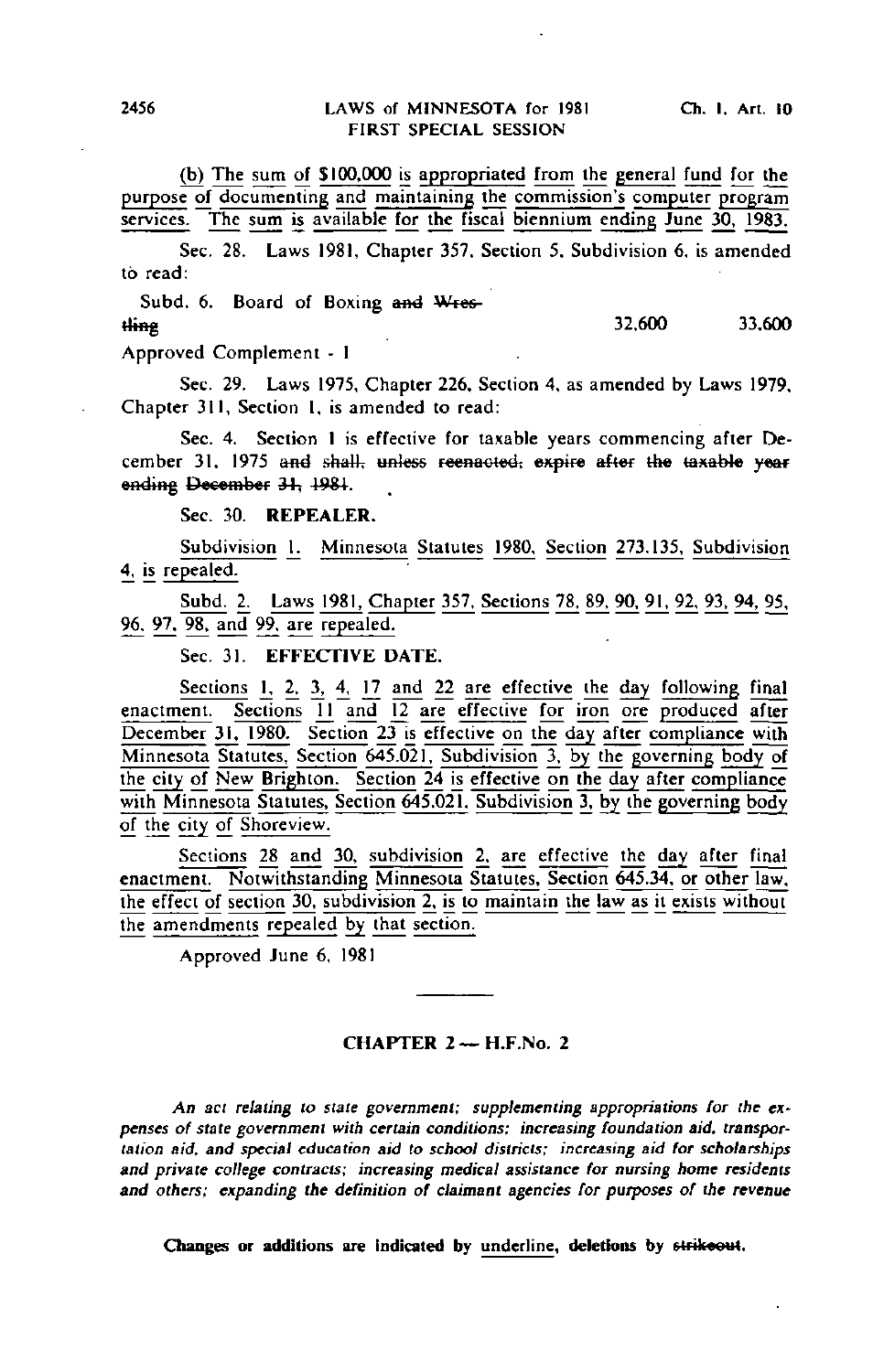# Ch. 2 LAWS of MINNESOTA for 1981 FIRST SPECIAL SESSION

recapture act to include counties and state district courts; conforming income tax deductions for medical expenses to federal law; amending Minnesota Statutes 1980, Section 124.223, as amended; 124.225, Subdivision 6, as amended; 124.32, Subdivisions I and la, as amended; 256B.02, Subdivision 8, as amended; 256B.03, as amended; 256B.Q6, Subdivision 1, as amended; 256B.08; 270A.02; 270A.03, Subdivisions 2 and 5; 290.067, Subdivision 2; and 290.09, Subdivision 10; amending Laws 1981, Chapter 358, Article I, Section 21. Subdivision I; Article I, Section 45; Article II, Section 15, Subdivision 2; and Chapter 360, Article II, Section 2.

## BE IT ENACTED BY THE LEGISLATURE OF THE STATE OF MINNESOTA:

## Section 1. STATE GOVERNMENT: APPROPRIATIONS.

The sums set forth in the columns designated "APPROPRIATIONS" are appropriated from the general fund, or any other fund designated, (o the agencies and for the purposes specified in the following sections of this act, to be available for the fiscal years indicated for each purpose. The figures "1982", and "1983", wherever used in this act, mean that the appropriation or appropriations listed thereunder are available for the year ending June 30, 1982, or June 30, 1983, respectively.

# SUMMARY BY FUND

|                    | 1982         | 1983         | <b>TOTAL</b> |
|--------------------|--------------|--------------|--------------|
| General-Additions  | \$35,230,300 | \$42,669,700 | \$77,900,000 |
| General-Reductions | (2.600.000)  | (4.050,000)  | (6,650,000)  |
| General-Net        | \$32.630.300 | \$38,619.700 | \$71.250,000 |

APPROPRIATIONS Available for the Year Ending June 30 1982 1983

# Sec. 2. DEPARTMENT OF EDU-CATION; EDUCATION AIDS

Subdivision 1. Foundation Aid

\$12,051,000 \$14,502.000

The appropriation for the first year is for aid for fiscal year 1982 payable in fiscal year 1982. The appropriation for the second year includes \$1,341.000 for aid for fiscal year 1982 payable in fiscal year 1983, and \$13,161,000 for aid for fiscal year 1983 payable in fiscal year 1983. These appropriations are added to the amounts appropriated for foundation aid in Laws 1981. Chapter 358. Article I, Section 50, Subdivision 1.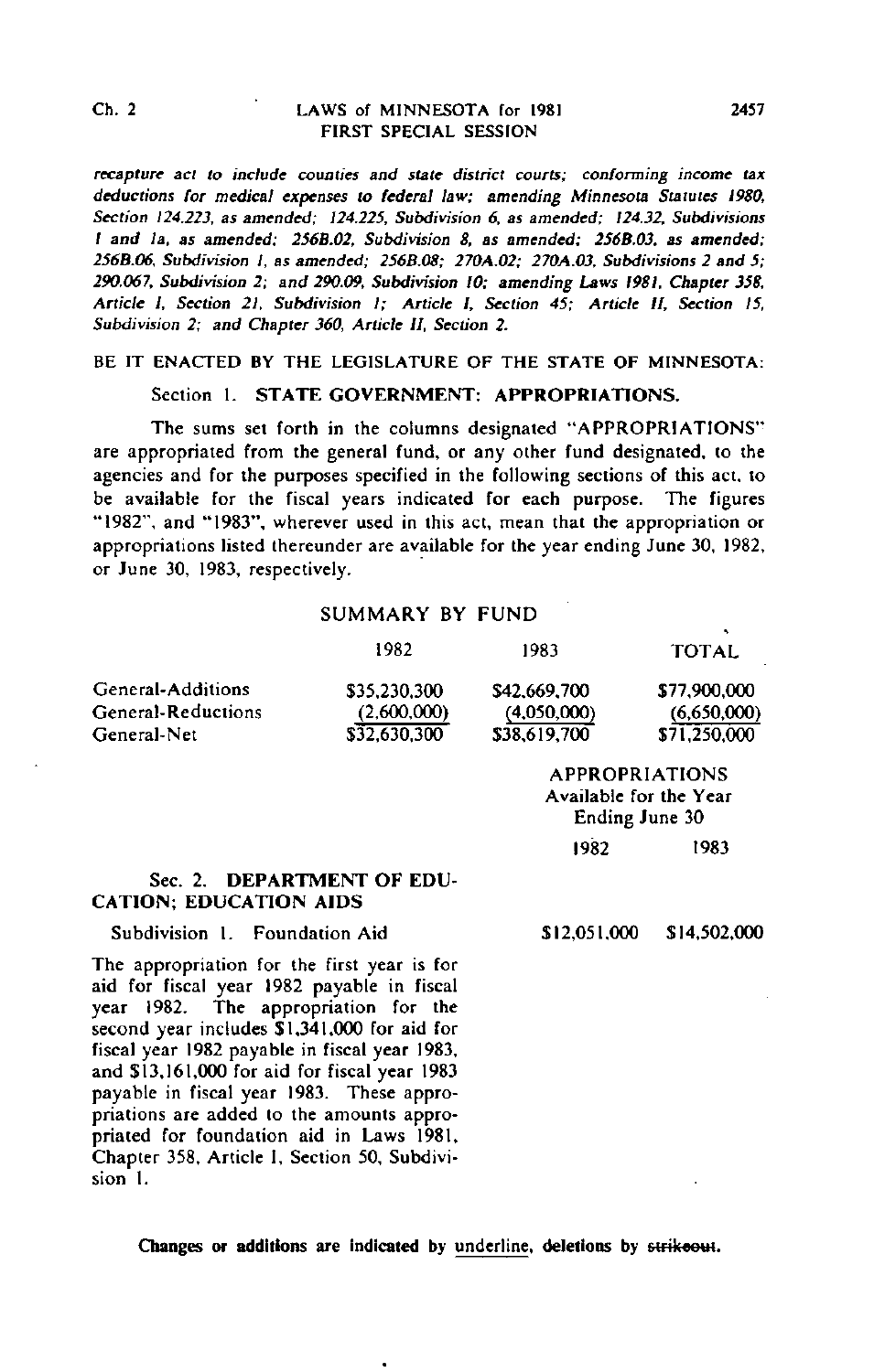## Subd. 2. Summer School

This appropriation is for 1982 summer school programs and shall be added to the amount appropriated for 1982 summer school programs in Laws 1981, Chapter 358, Article I, Section 50, Subdivision 2.

## Subd. 3. Special Education Aid

The appropriation for the first year is for aid for fiscal year 1982 payable in fiscal year 1982. The appropriation for the second year includes \$572,600 for aid for fiscal year 1982 payable in fiscal year 1983, and \$5,285,400 for aid for fiscal year 1983 payable in fiscal year 1983. These appropriations are added to the amounts appropriated for special education aid in Laws 1981, Chapter 358, Article III, Section 21, Subdivision 2.

## Sec. 3. HIGHER EDUCATION COORDINATING BOARD

\$2,763,800 the first year and \$1,361,200 the second year is for scholarships and grantsin-aid, and \$1,312,500 the first year and \$1,312,500 the second year is for private college contracts.

## Sec. 4. PUBLIC WELFARE

Medical Assistance for Nursing Home Residents and Others

This appropriation shall be added to the amounts appropriated for medical assistance in Laws 1981, Chapter 360, Article I, Section 2, Subdivision 4, and is for the purpose of providing for reserved bed days for residents of long term care facilities; paying for restorative and maintenance therapy; establishing a drug formulary; increasing the amount of liquid assets that the spouse of a person residing in a nursing home may retain; changing the percentage increase on limits for payments to medical assistance vendors from 8 percent to 10 percent in each year of the biennium; and changing the base year for vendor reimbursements from the 50th percentile of 5,153,000 5,858,000

4,076,300 2,673,700

9,900,000 19,500,000

Changes or additions are indicated by underline, deletions by strikeout.

136,000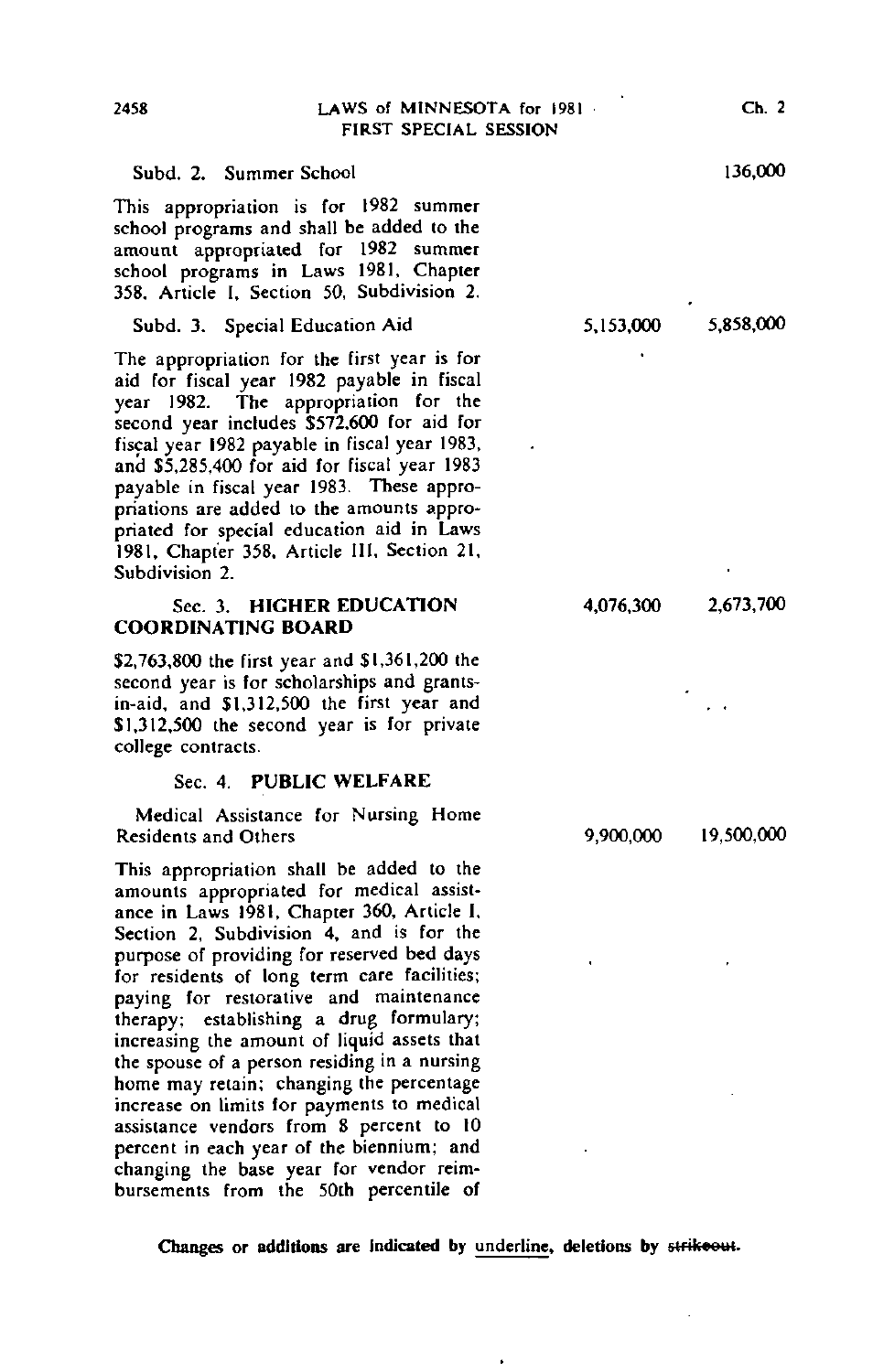1978 usual and customary fees to the 50th percentile of 1979 usual and customary fees.

If the appropriation for either year is insufficient, the appropriation for the other year is available for it.

Sec. 5. Laws 1981, Chapter 358, Article I, Section 21, Subdivision 1, is amended to read:

# Sec. 21. 1124.21221 BASIC FOUNDATION AID.

Subdivision I. FORMULA ALLOWANCE. "Foundation aid formula allowance" or "formula allowance" means the amount of revenue per pupil unit used in the computation of foundation aid for a particular school year and in the computation of permissible levies for use in that school year. The formula allowance shall be  $$1,318$  for 1980 payable 1981 levies and  $$1,333$  for foundation aid for the 1981-1982 school year. The formula allowance shall be \$1,400 \$1.416 for 1981 payable 1982 levies and for foundation aid for the 1982-1983 school year.

Sec. 6. Laws 1981, Chapter 358, Article I, Section 45, is amended to read:

# Sec. 45. LEVY ADJUSTMENTS.

In 1981, the maximum levy limitation under Minnesota Statutes, Section 275.125, Subdivision 2a or 2e, as applicable, for each district shall be reduced by any difference between the amount of the basic maintenance levy certified by the district in 1980 and the amount of the 1980 basic maintenance levy limitation which would have been computed for the district using a formula allowance .of \$1,318 \$1,333.

Sec. 7. Minnesota Statutes 1980, Section 124.223, as amended by Laws 1981, Chapter 358, Article II, Section 2, is amended to read:

# 124.223 TRANSPORTATION AID AUTHORIZATION.

School transportation and related services for which state transportation aid is authorized are:

(1) TO AND FROM SCHOOL; BETWEEN SCHOOLS, (a) Through the 1981-1982 school year, transportation or board of resident pupils who reside one mile or more from the public schools which they could attend, or transportation to, from, or between the schools they attend pursuant to a program approved by the commissioner of education, or who reside one mile or more from a nonpublic school actually attended, but only to the extent permitted by sections 123.76 to 123.79 with respect to nonpublic school pupils;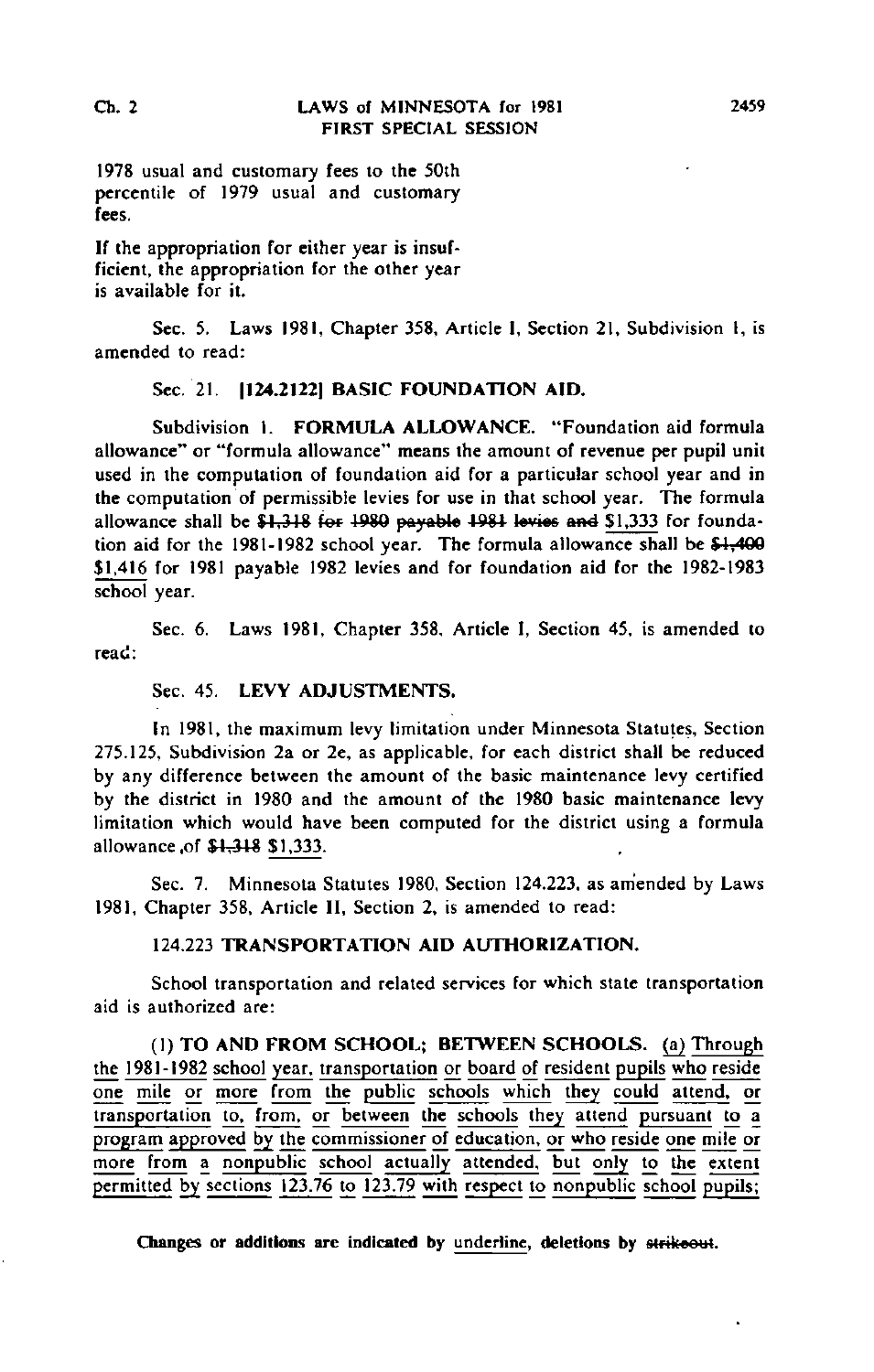## 2460 LAWS of MINNESOTA for 1981 Ch. 2 FIRST SPECIAL SESSION

(b) Beginning in the 1982-1983 school year, transportation or board of resident elementary pupils who reside one mile or more from the public schools which they could attend; transportation or board of resident secondary pupils who reside two miles or more from the public schools which they could attend; transportation to, from, or between the schools the resident pupils attend pursuant to a program approved by the commissioner of education; transportation of resident elementary pupils who reside one mile or more from a nonpublic school actually attended; transportation of resident secondary pupils who reside two miles or more from a nonpublic school actually attended; but with respect to transportation of pupils to nonpublic schools actually attended, only to the extent permitted by sections 123.76 to 123.79;

(2) OUTSIDE DISTRICT. Transportation to and from or board and lodging in another district, of resident pupils of a district without a secondary school; the pupils may attend a classified secondary school in another district and shall receive board and lodging in or transportation to and from a district having a classified secondary school at the expense of the district of the pupil's residence;

(3) SECONDARY VOCATIONAL CENTERS. Transportation to and from a state board approved secondary vocational center for secondary vocational classes for resident pupils of any of the districts who are members of or participating in programs at that center;

(4) HANDICAPPED. Transportation or board and lodging of a handicapped pupil when that pupil cannot be transported on a regular school bus, the conveying of handicapped pupils between home and school and within the school plant, necessary transportation of handicapped pupils from home or from school to other buildings, including hospitals and treatment centers where special instruction or services required by section 120.17 are provided, within or outside the district where services are provided, and necessary transportation for resident handicapped pupils required by section 120.17, subdivision 4a. Transportation of handicapped pupils between home and school shall not be subject to the requirement in clause (1) that the pupil reside at least one mile from school in order for the transportation to qualify for aid;

(5) BOARD AND LODGING: NONRESIDENT HANDICAPPED. When necessary, board and lodging for nonresident handicapped pupils in a district maintaining special classes;

(6) SHARED TIME. Transportation from one educational facility to  $\mathbb{R}^{\mathbb{Z}}$ another within the district for resident pupils enrolled on a shared time basis in educational programs approved by the commissioner of education, and necessary transportation required by section 120.17, subdivision 9 for resident handicapped pupils who are provided special instruction and services on a shared time basis;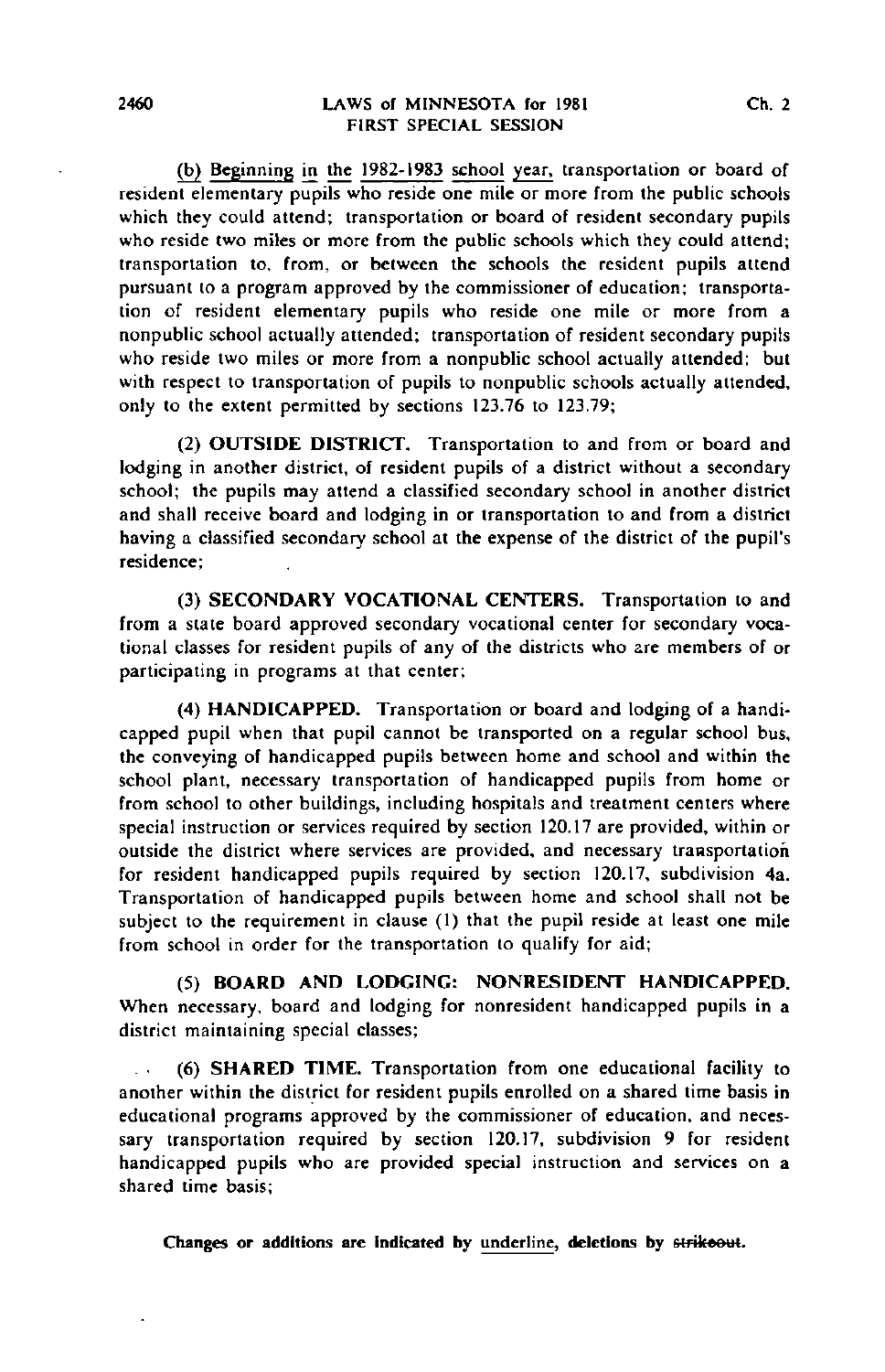(7) FARIBAULT STATE SCHOOLS. Transportation for residents to and from the Minnesota school for the deaf or the Minnesota braille and sight-saving school;

(8) SUMMER SCHOOL. Services described in clauses (1) to (7) and clauses (9) and (10) when provided in conjunction with a state board approved summer school program;

(9) COOPERATIVE ACADEMIC AND VOCATIONAL. Transportation to, from or between educational facilities located in any of two or more school districts jointly offering academic classes approved by the commissioner or secondary vocational classes not provided at a secondary vocational center which are approved by the commissioner for resident pupils of any of these districts; and

(10) NONPUBLIC SUPPORT SERVICES. Necessary transportation within district boundaries between a nonpublic school and a public school or a neutral site for nonpublic school pupils who are provided pupil support services pursuant to section 123.935.

Sec. 8. Minnesota Statutes 1980, Section 124.225, Subdivision 6, as amended by Laws 1981, Chapter 358, Article II, Section 7, is amended to read:

Subd. 6. INFLATION FACTORS. The total authorized predicted cost per weighted FTE determined for a district under subdivision 3 for 1979-1980 shall be increased by 28 26 percent. The total authorized predicted cost per weighted FTE determined for a district under subdivision 3 for 1980-1981 shall be increased by  $25$  22 percent.

Sec. 9. Laws 1981, Chapter 358, Article II, Section 15. Subdivision 2, is amended to read:

Subd. 2. TRANSPORTATION AID. For transportation aid there is appropriated:

\$121,096,032 \$122,546,032......1982,

\$126,068,514 \$122,018,514......1983.

(a)(l) The appropriation for 1982 includes \$10,553,000 for aid for fiscal year 1981 payable in fiscal year 1982 and \$110.193.032 \$111.643.032 for aid for fiscal year 1982 payable in fiscal year 1982.

(2) The appropriation for 1983 includes  $$12,243,448$  \$12,403,448 for aid for fiscal year 1982 payable in fiscal year 1983 and \$113,475,066 \$109,265,066 for aid for fiscal year 1983 payable in fiscal year 1983.

(b)(l) The appropriation for fiscal year 1982 includes an amount not to exceed \$350,000, payable in fiscal year 1982, for excess handicapped aid for fiscal year 1981, pursuant to Minnesota Statutes 1980. Section 124.225, Subdivision 8b.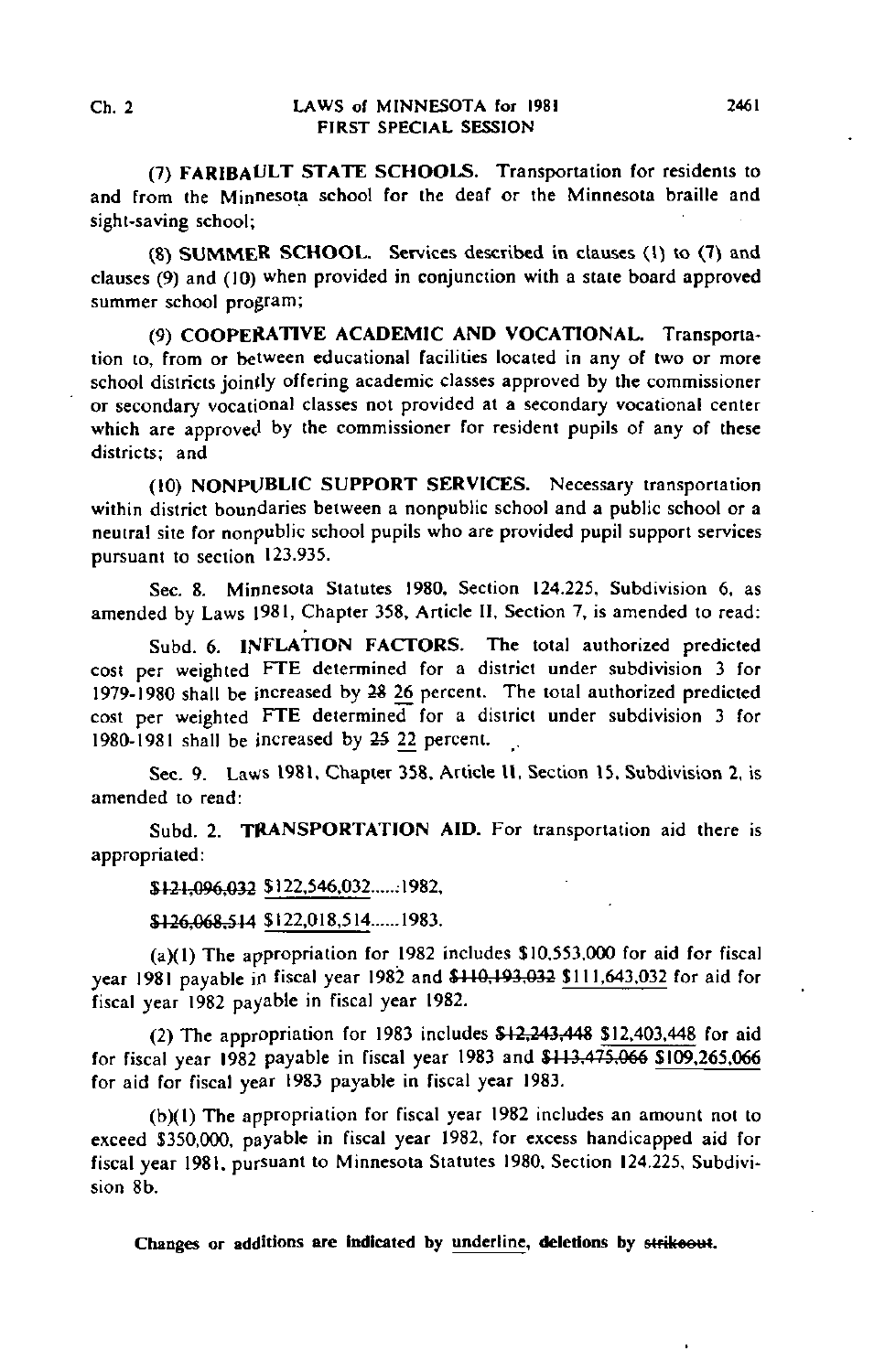(2) The appropriation for fiscal year 1983 includes an amount not to exceed \$350,000, payable in fiscal year 1983, for excess handicapped aid for fiscal year 1982, pursuant to Minnesota Statutes 1980, Section 124.225, Subdivision 8b.

Sec. 10. Minnesota Statutes 1980, Section 124.32, Subdivision 1, as amended by Laws 1981, Chapter 358, Article III, Section II, is amended to read:

Subdivision 1. (a) For the 1981-1982 and 1982-1983 school years, the state shall pay to any district for the employment in its educational program for handicapped children 6§ 68.8 percent of the salary of essential personnel for the normal school year for each full time person employed, or a prorata amount for a part time person or a person employed for a limited time, whether the essential personnel are employed by a district alone or jointly with another district.

(b) Beginning in the 1983-1984 school year and each year thereafter, the state shall pay to any district for the employment in its educational program for handicapped children 70 percent of the salary of essential personnel for the normal school year for each full time person employed, or a pro rata amount for a part time person or a person employed for a limited time, whether the essential personnel are employed by a district alone or jointly with another district.

Sec. 11. Minnesota Statutes 1980, Section 124.32, Sudivision la, as amended by Laws 1981, Chapter 358, Article III, Section 12, is amended to read:

Subd. la. FOUNDATION AID FORMULA ALLOWANCE. For purposes of this section, "foundation aid formula allowance" shall have the meaning attributed to it in Article I, Section 21, Subdivision 1 section 5 of this act, and "summer school revenue allowance" shall have the meaning attributed to it in Laws 1981. Chapter 358. Article I, Section 17 of this aet. For the purposes of computing foundation aid formula allowances pursuant to this section, each handicapped child shall be counted as prescribed in section 124.17, subdivision 1, clause (1) or (2).

Sec. 12. Minnesota Statutes 1980, Section 256B.02, Subdivision 8, as amended by Laws 1981, Chapter 360, Article II, Section 26, is amended to read:

Subd. 8. "Medical assistance" or "medical care" means payment of part or all of the cost of the following care and services for eligible individuals whose income and resources are insufficient to meet all of such cost:

(I) Inpatient hospital services.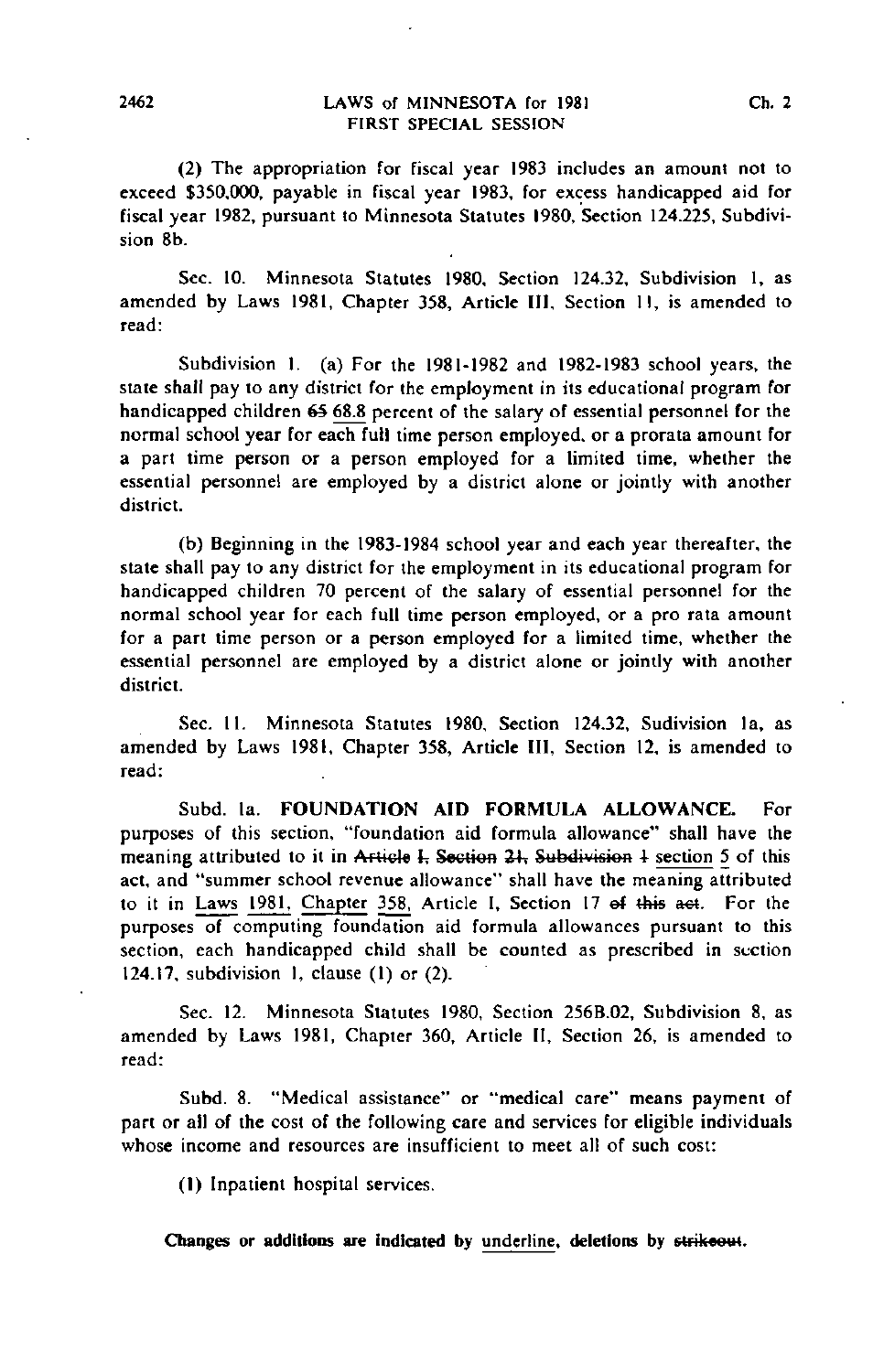(2) Skilled nursing home services and services of intermediate care facilities. Payment shall be made only for days on which the eligible individual is in the nursing home or facility.

(3) Physicians' services.

- (4) Outpatient hospital or clinic services.
- (5) Home health care services.
- (6) Private duty nursing services.

(7) No payments shall be made pursuant to this chapter directly to physical therapists, occupational therapists, speech pathologists and audiologists. Prescribed restorative therapy and specialized maintenance therapy which must be provided by physical therapists; occupational therapists; speech pathologists and audiologists in a nursing home, boarding care home or supervised living facility shall be included in the per diem rate of the facility. Specialized maintenance therapy which must be provided by a therapist shall not include ambulation, passive range of motion, transfer and activities of daily living, and teaching and follow-up which are considered nursing care services. Payments to medicare-certified rehabilitation agencies shall be limited to payments fef physician services and prescribed restorative therapy provided by physical therapists, occupational therapists, speech pathologists and audiologists Physical therapy and related services.

- (8) Dental services, excluding cast metal restorations.
- (9) Laboratory and x-ray services.

(10) The following if prescribed by a licensed practitioner: drugs, eyeglasses, dentures, and prosthetic devices. The commissioner shall prescribe a drug formulary. Payments for prescribed drugs shall be limited as follows, unless prior authorization for exceptions is received from the commissioner: (a) One prescription per maintenance drug per month; and (b) Three prescriptions per month per recipient. "Drug formulary" means the list of drugs approved by the commissioner upon the advice ef the drug formulary committee that are reimbursable under the state medical assistance program; Promulgation and publication of the formulary shall be exempt from the requirements of chapter 15. The formulary shall not include: (a) Drugs lacking FDA approval for safety and efficacy; (b) Over-the-counter drugs; except for antacids, acetaminophen, family planning products, aspirin, insulin, prenatal vitamins, and vitamins for children under age  $7;$  (e) Nutritional products; (d) Anorectics; and (e) Drugs for which medical value has not been established; The drug formulary committee shall review all drugs and advise the commissioner as te their inclusion or exclusion from the drug formulary. The formulary committee shall be comprised of one representative each of the university of Minnesota's school of dentistry, school of medicine and college of pharmacy; the Minneso-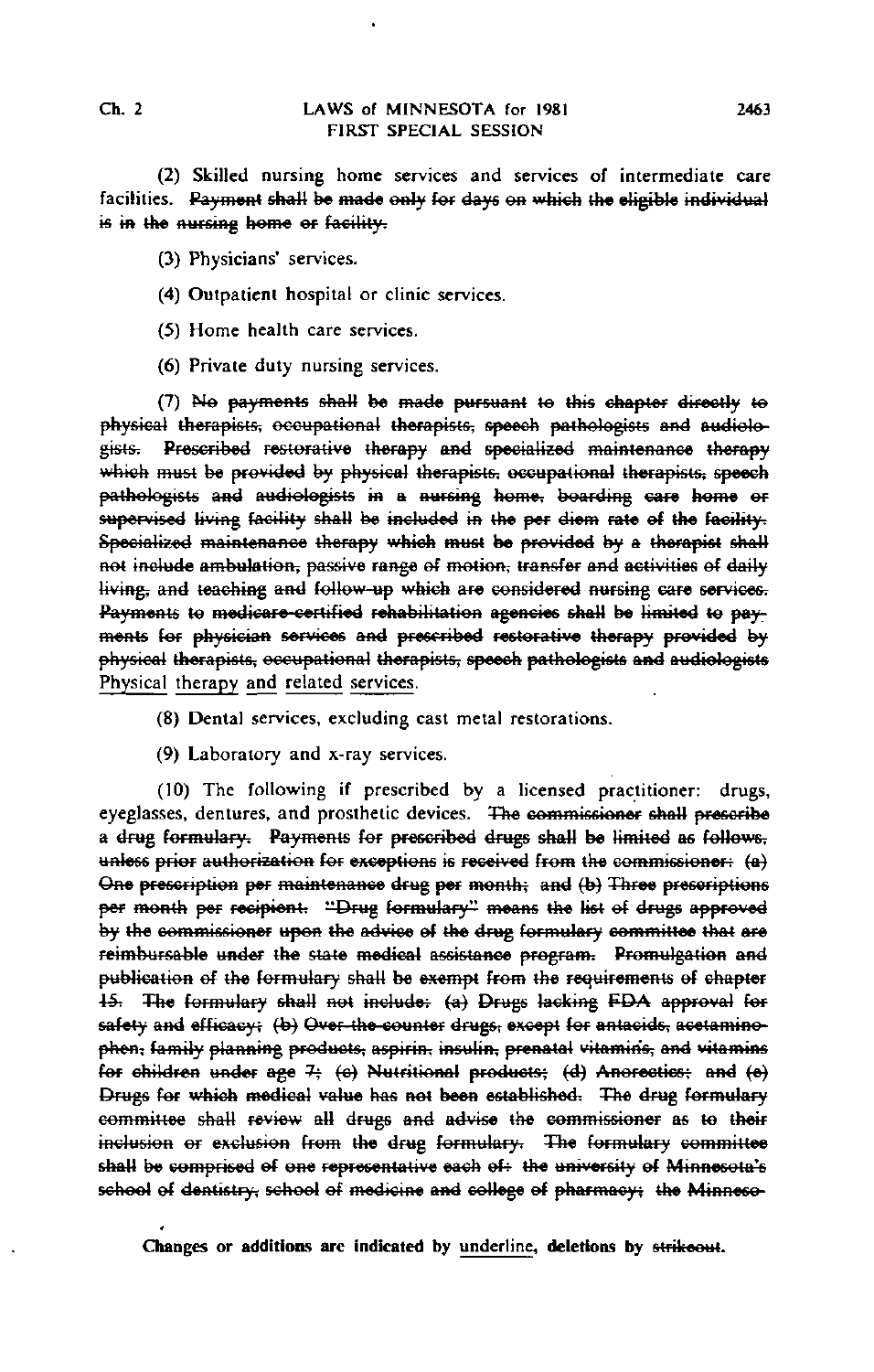ta medical association; the Minnesota state pharmaceutical association; the department of health, and the department of public welfare. The commissioner or his agent shall serve as secretary to the committee. The commissioner shall designate a formulary committee which shall advise the commissioner on the names of drugs for which payment shall not be made, recommend a system for reimbursing providers on a set fee or charge basis rather than the present system, and develop methods encouraging use of generic drugs when they are less expensive and equally effective as trademark drugs. The commissioner shall appoint the formulary committee members no later than 30 days following the effective date of this section. The formulary committee shall consist of nine members, four of whom shall be physicians who are not employed by the department of public welfare, and a majority of whose practice is for persons paying privately or through health insurance, three of whom shall be pharmacists who are not employed by the department of public welfare, and a majority of whose practice is for persons paying privately or through health insurance, a consumer representative, and a nursing home representative. Committee members shall serve two year terms and shall serve without compensation. Promulgation of the formulary shall be consistent with the requirements of section 15.0412, subdivision 5. Payment to drug vendors shall not be modified before the formulary is promulgated. The commissioner may promulgate conditions for prohibiting payment for specific drugs after considering the formulary committee's recommendations.

(11) Diagnostic, screening, and preventive services.

(12) Health care pre-payment plan premiums and insurance premiums if paid directly to a vendor and supplementary medical insurance benefits under Title XVIII of the Social Security Act.

(13) Abortion services, but only if one of the following conditions is met:

(a) The abortion is a medical necessity. "Medical necessity" means (1) the signed written statement of two physicians indicating the abortion "is medically necessary to prevent the death of the mother, and (2) the patient has given her consent to the abortion in writing unless the patient is physically or legally incapable of providing informed consent to the procedure, in which case consent will be given as otherwise provided by law;

(b) The pregnancy is the result of criminal sexual conduct as defined in section 609.342, clauses (c), (d), (e)(i), and (f), and the incident is reported within 48 hours, after the incident occurs to a valid law enforcement agency for investigation, unless the victim is physically unable to report the criminal sexual conduct, in which case the report shall be made within 48 hours after the victim becomes physically able to report the criminal sexual conduct; or

(c) The pregnancy is the result of incest, but only if the incident and relative are reported to a valid law enforcement agency for investigation prior to the abortion.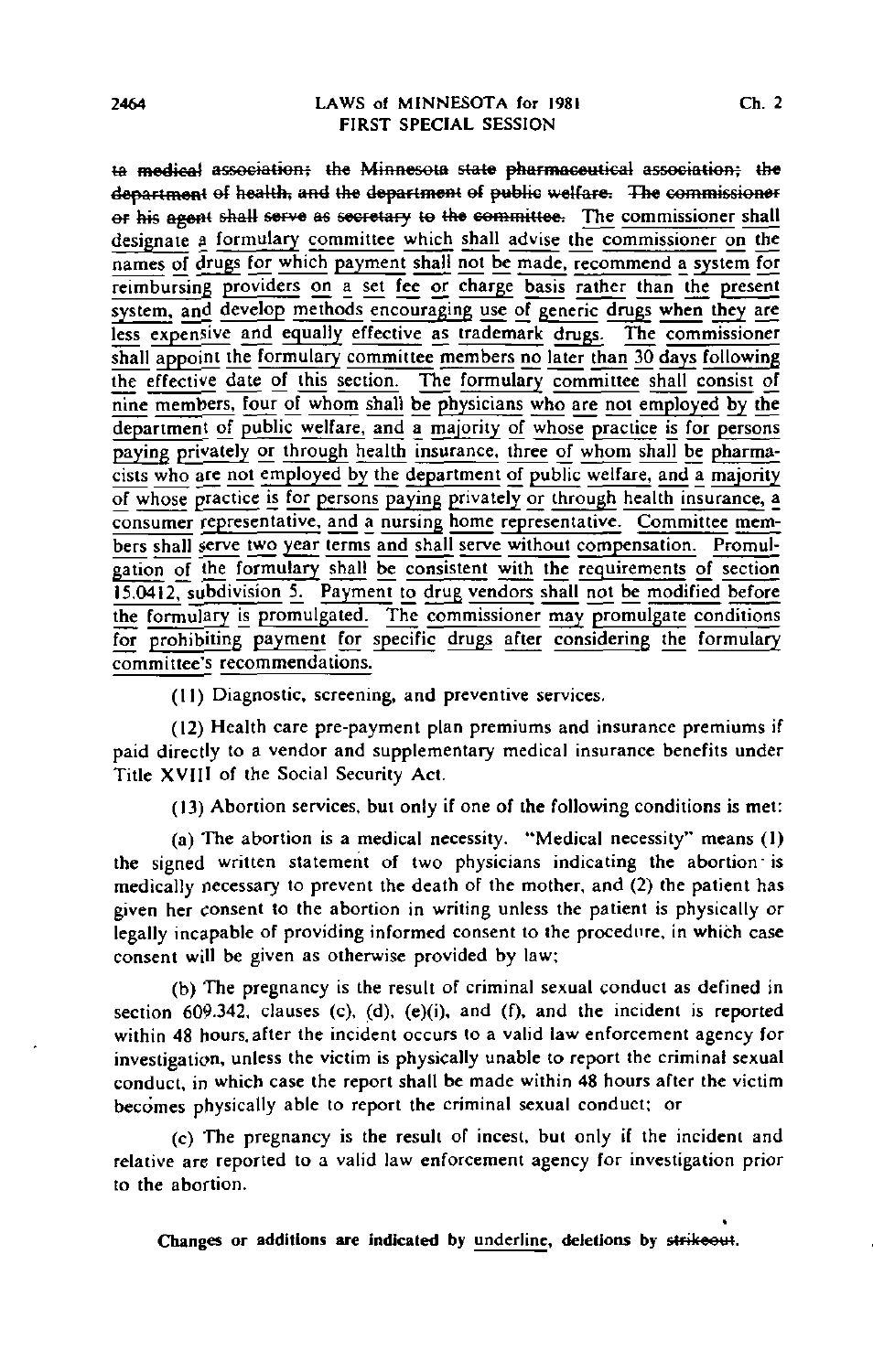## Ch. 2 LAWS of MINNESOTA for 1981 2465 FIRST SPECIAL SESSION

(14) Transportation costs incurred solely for obtaining emergency medical care or transportation costs incurred by non-ambulatory persons in obtaining emergency or non-emergency medical care when paid directly to an ambulance company, common carrier, or other recognized providers of transportation services. For the purpose of this clause, a person who is incapable of transport by taxicab or bus shall be considered to be non-ambulatory.

(15) To the extent authorized by rule of the state agency, costs of bus or taxicab transportation incurred by any ambulatory eligible person for obtaining non-emergency medical care.

(16) Any other medical or remedial care licensed and recognized under state law unless otherwise prohibited by law.

Sec. 13. Minnesota Statutes 1980, Section 256B.03, as amended by Laws 1981, Chapter 360, Article II, Section 27, is amended to read:

## 256B.03 PAYMENTS TO VENDORS.

Subdivision 1. GENERAL LIMIT. All payments for medical assistance hereunder must be made to the vendor.

Subd. 2. LIMIT ON ANNUAL INCREASE TO LONG-TERM CARE PROVIDERS. Notwithstanding the provisions of sections 256B.42 to 256B.48, Laws 1981. Chapter 360. Article H. Section 2, or any other provision of chapter 360, and rules promulgated under those sections, rates paid to a skilled nursing facility or an intermediate care facility, including boarding care facilities and supervised living facilities, except state owned and operated facilities, for the first rate year years beginning during the biennium ending June 30, 1983, shall not exceed by more than  $\frac{1}{2}$  ten percent the final rate allowed to the facility for the preceding rate year.

Notwithstanding provisions of Minnesota Statutes, Section 256B.45, Subdivision I, the commissioner shall not increase the percentage for investment allowances.

Sec. 14. Minnesota Statutes 1980, Section 256B.06, Subdivision 1, as amended by Laws 1981, Chapter 360, Article II, Section 28, is amended to read:

Subdivision 1. Medical assistance may be paid for any person:

(1) Who'is eligible for or receiving public assistance under the aid to families with dependent children program; or

(2) Who is eligible for or receiving supplemental security income for the aged, blind and disabled; or

(3) Who except for the amount of income or resources would qualify for supplemental security income for the aged, blind and disabled, or aid to families with dependent children and is in need of medical assistance; or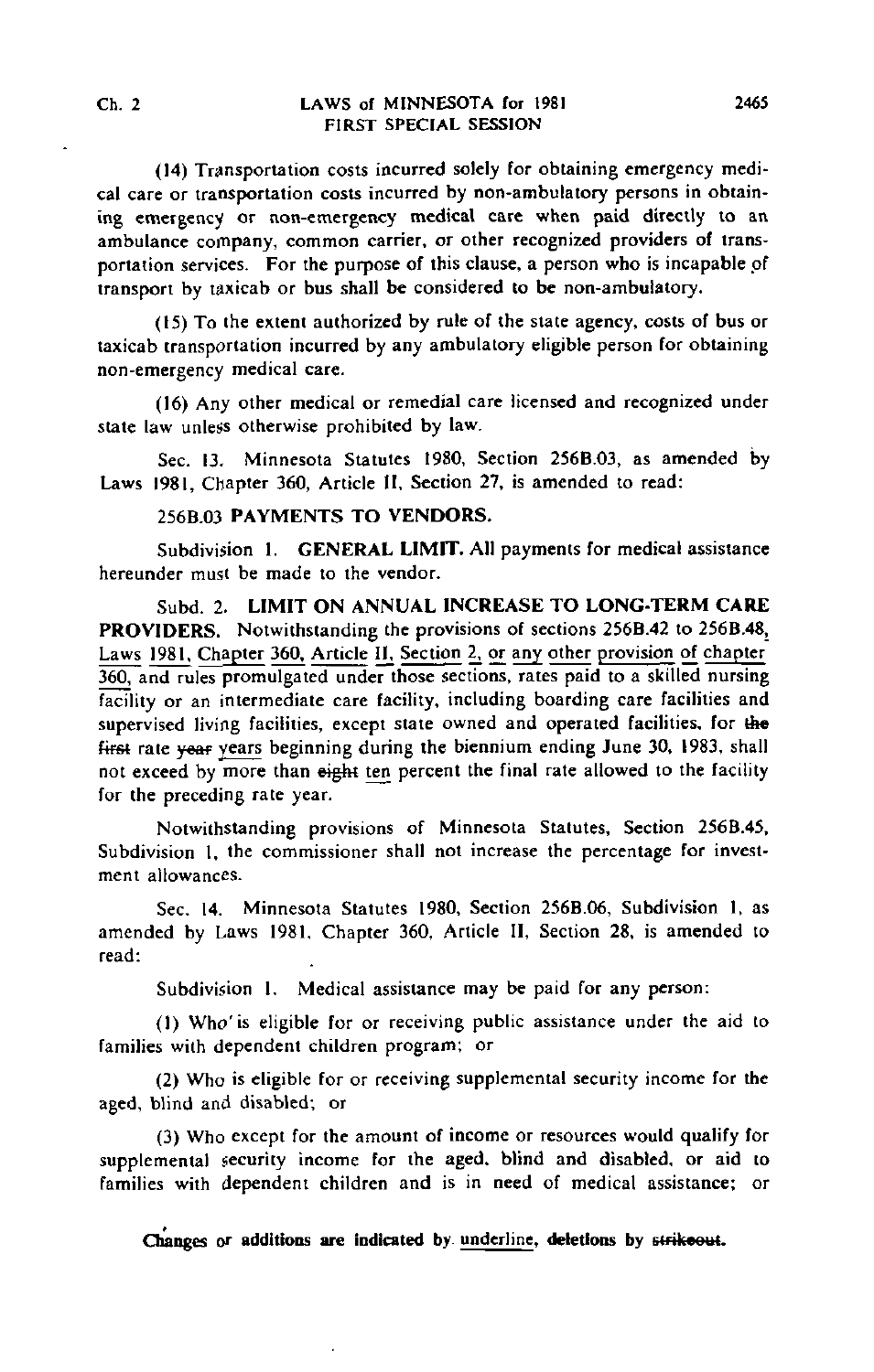(4) Who is under 21 years of age and in need of medical care that neither he nor his relatives responsible under sections 256B.01 to 256B.26 are financially able to provide; or

(5) Who is residing in a hospital for treatment of mental disease or tuberculosis and is 65 years of age or older and without means sufficient to pay the per capita hospital charge; and

(6) Who resides in Minnesota, or, if absent from the state, is deemed to be a resident of Minnesota in accordance with the regulations of the state agency; and

(7) Who alone, or together with his spouse, does not own real property other than the homestead. For the purposes of this section, "homestead" means the house owned and occupied by the applicant as his dwelling place, together with the land upon which it is situated and an area no greater than two contiguous lots in a platted or laid out city or town or the smallest parcel allowed under applicable zoning regulations in unplatted land. Real estate not used as a home may not be retained unless it produces net income applicable to the family's needs or the family is making a continuing effort to sell it at a fair and reasonable price or unless sale of the real estate would net an insignificant amount of income applicable to the family's needs, or unless the commissioner determines that sale of the real estate would cause undue hardship; and

(8) Who individually does not own more than \$2,000 in cash or liquid assets, or if a member of a household with two family members (husband and wife, or parent and child), does not own more than \$4,000 in cash or liquid assets, plus \$200 for each additional legal dependent, except that. When only one spouse resides, or will reside after applying for medical assistance, in a nursing home, or is receiving or will receive alternative care under the alternative care grants program in a county with preadmission screening under section  $256B.091$ , the cash or liquid asset amount for two family members is  $$10,000$ . The value of the following shall not be included:

(a) the homestead, and (b) one motor vehicle licensed pursuant to Minnesota Statutes, Chapter 168 and defined as: (1) passenger automobile, (2) station wagon, (3) motorcycle, (4) motorized bicycle or (5) truck of the weight found in categories A to E, of section 168.013, subdivision le; and

(9) Who has or anticipates receiving an annual income not in excess of \$2,600 for a single person, or \$3,250 for two family members (husband and wife, parent and child, or two siblings), plus \$625 for each additional legal dependent, or who has income in excess of these maxima and in the month of application, or during the three months prior to the month of application, incurs expenses for medical care that total more than one-half of the annual excess income in accordance with the regulations of the state agency. In computing income to determine eligibility of persons who are not residents of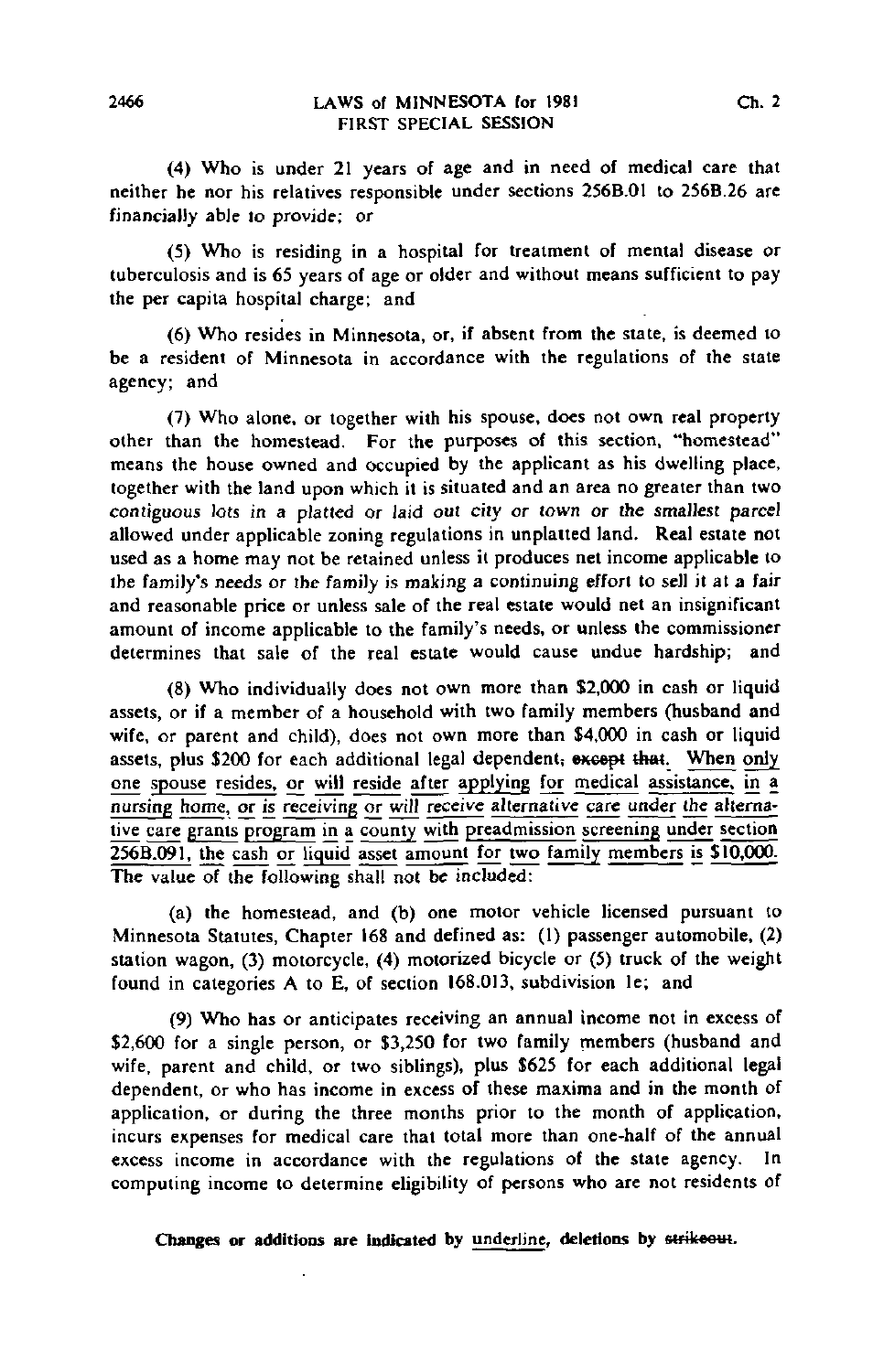#### Ch. 2 LAWS of MINNESOTA for 1981 2467 FIRST SPECIAL SESSION

long term care\* facilities, the commissioner shall disregard increases in income of social security or supplementary security income recipients due solely to increases required by sections 215(i) and 1617 of the social security act, and shall disregard income of disabled persons that is also disregarded in determining eligibility for supplemental aid under section 256D.37, subdivision 1, unless prohibited by federal law or regulation. If prohibited, the commissioner shall first seek a waiver. In excess income cases, eligibility shall be limited to a period of six months beginning with the first of the month in which these medical obligations are first incurred; and

(10) Who has continuing monthly expenses for medical care that are more than the amount of his excess income, computed on a monthly basis, in which case eligibility may be established before the total income obligation referred to in the preceding paragraph is incurred, and medical assistance payments may be made to cover the monthly unmet medical need. In licensed nursing home and state hospital cases, income over and above that required for justified needs, determined pursuant to a schedule of contributions established by the commissioner of public welfare, is to be applied to the cost of • institutional care. The commissioner of public welfare may establish a schedule of contributions to be made by the spouse of a nursing home resident to the cost of care and shall seek a waiver from federal regulations which establish the amount required to be contributed by either spouse when one spouse is a nursing home resident; and

(11) Who has applied or agrees to apply all proceeds received or receivable by him or his spouse from automobile accident coverage and private health care coverage to the costs of medical care for himself, his spouse, and children. The state agency may require from any applicant or recipient of medical assistance the assignment of any rights accruing under private health care coverage. Any rights or amounts so assigned shall be applied against the cost of medical care paid for under this chapter. Any assignment shall not be effective as to benefits paid or provided under automobile accident coverage and private health care coverage prior to receipt of the assignment by the person or organization providing the benefits.

Sec. 15. Minnesota Statutes 1980, Section 256B.08, is amended to read:

## 256B.08 APPLICATION.

An applicant for medical assistance hereunder, or a person acting in his behalf, shall file his application with a county agency in such manner and form as shall be prescribed by the state agency. When a married applicant resides in a nursing home or applies for medical assistance for nursing home services, the county agency shall consider an application on behalf of the applicant's spouse only upon specific request of the applicant or upon specific request of the spouse and separate filing of an application.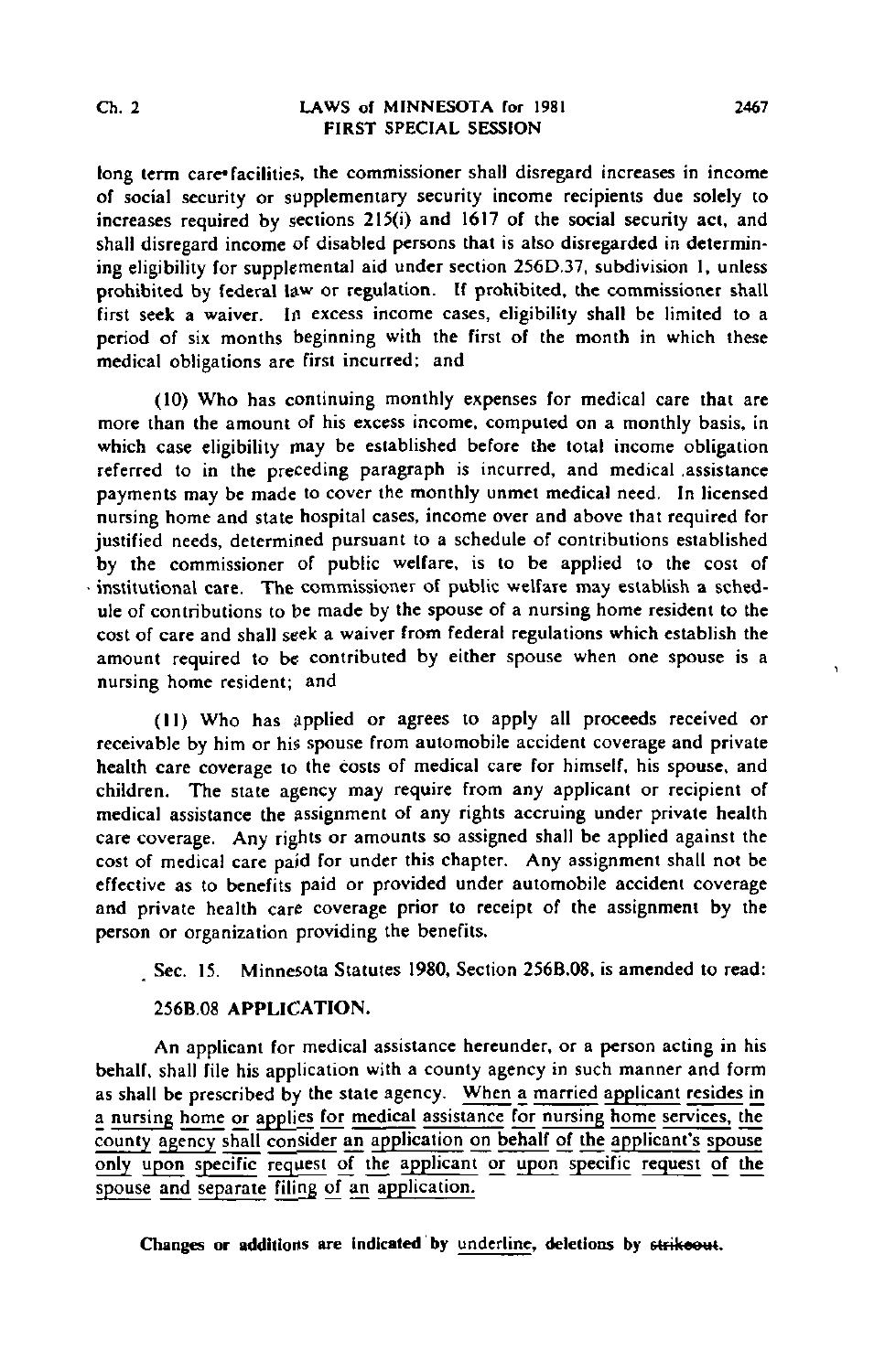Sec. 16. Laws 1981, Chapter 360, Article II, Section 2, is amended to read:

1256.9671 Subdivision 1. All payments for vendors of medical care under medical assistance and general assistance medical care shall be limited to based upon this standard: the 50th percentile of usual and customary fees based upon medical assistance billings during calendar year 1978. All payments for vendors of medical care under medical assistance shall be limited to the 50th percentile of usual and customary fees based upon billings during calendar year 1979 for physician services, dental care, vision care, podiatric services, chiropractic care, physical therapy, occupational therapy, speech gathologists, audiologists. mental health centers, psychologists, public health clinics, and independent laboratory and x-ray services.

[256D.03I |Subd. 4.] Subd. 2. GENERAL ASSISTANCE MEDICAL CARE, (a) Notwithstanding the provisions of Minnesota Statutes, Sections 256D.01 to 256D.21 and 261.23, or any other law to the contrary, for the biennium ending June 30, 1983, state aid shall be paid to local agencies or counties for 90 percent of general assistance medical care paid by the local agency or county on behalf of persons eligible for general assistance or persons meeting the income and resource criteria established in the program for aid to families with dependent children. Nothing in this provision shall be construed to modify the spenddown required in appropriate cases for general assistance medical care. Reimbursement for medical care provided under Minnesota Statutes, Sections 256D.01 to 256D.21 or 261.23 shall be limited to the following categories of service only: inpatient hospital care, outpatient hospital care, prescription drugs, physician's services, medical transportation, and dental care. In addition, payments of state aid shall be made for medications prescribed for persons who have been diagnosed as mentally ill as necessary to prevent more restrictive institutionalization.

(b) At the option of the county board and with the approval of the commissioner of public welfare, reimbursement for inpatient hospital care, outpatient hospital care, and prescription drugs may be limited to designated medical care providers.

(c) The commissioner of public welfare may reduce payments provided under Minnesota Statutes, Sections 256D.01 to 256D.2I and 261.23 in order to remain within the amount appropriated for general assistance medical care, within the following restrictions. Reductions below the cost per service unit allowable under medical assistance pursuant to chapter 256B Laws 1981, Chapter 360, Article II, Section 1, shall be permitted only as follows: payments for inpatient and outpatient hospital care provided in response to a primary diagnosis of chemical dependency or mental illness may be reduced no more than 45 percent; payments for all other inpatient hospital care may be reduced no more than 35 percent; and payments. Reductions below the payments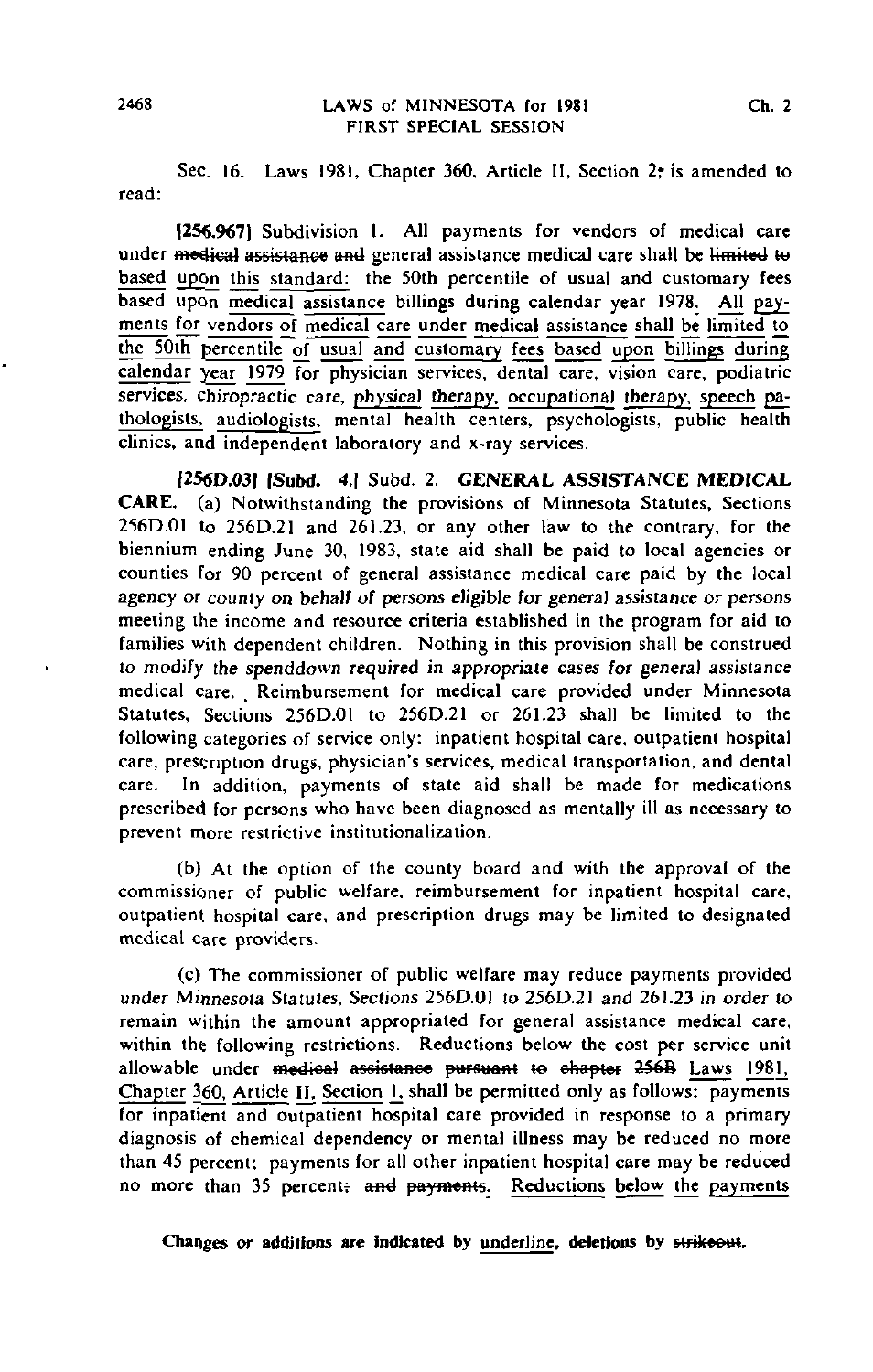allowable under subdivision 1 of this section for the remaining general assistance medical care services allowable under this provision may be reduced no more than 25 percent.

(d) If the commissioner or county refuses to pay all or part of the charge for a health service, they shall not be liable for the unpaid portion of the charge. Any county may, from its own resources, provide medical payments for which state payments are not made.

# Sec. 17. **1246.5111 RELATIVE RESPONSIBILITY.**

Notwithstanding the provisions of Laws 1981. Chapter 360, Article I, Section 2, Subdivision 5, the commissioner of public welfare shall determine what part of the cost of care for state hospital treatment a patient or his relatives are able to pay. In no case, shall a patient's relatives, pursuant to the commissioner's authority under Minnesota Statutes, Section 246.51. be ordered to pay more than ten percent of the cost of care, unless they reside outside the state.

# Sec. 18. BUDGET REVIEW CONTINUED.

The policy of the 72nd legislature shall be to continue to review the 1982-83 state budget during the interim between the 1981 and 1982 sessions in order to Find cost savings to further reduce expenditures in the biennium budget.

Sec. 19. Minnesota Statutes 1980, Section 270A.02, is amended to read:

#### 270A.02 PURPOSE.

The purpose of sections 270A.01 to 270A.12 chapter 270A is to establish a system of collecting debts owed to state government or to certain local governmental units by applying any of the debtor's tax refunds to the amount of his debt. To further this purpose a policy of cooperation is established between the department of revenue and claimant agencies in identifying individuals who both owe a claimant agency money and qualify for a tax refund.

Sec. 20. Minnesota Statutes 1980, Section 270A.03. Subdivision 2, is amended to read:

Subd. 2. "Claimant agency" means any state agency, as defined by section 15.0411, subdivision 2, and any district court of the state, any county, and any public agency responsible for child support enforcement.

Sec. 21. Minnesota Statutes 1980, Section 270A.03, Subdivision 5, is amended to read: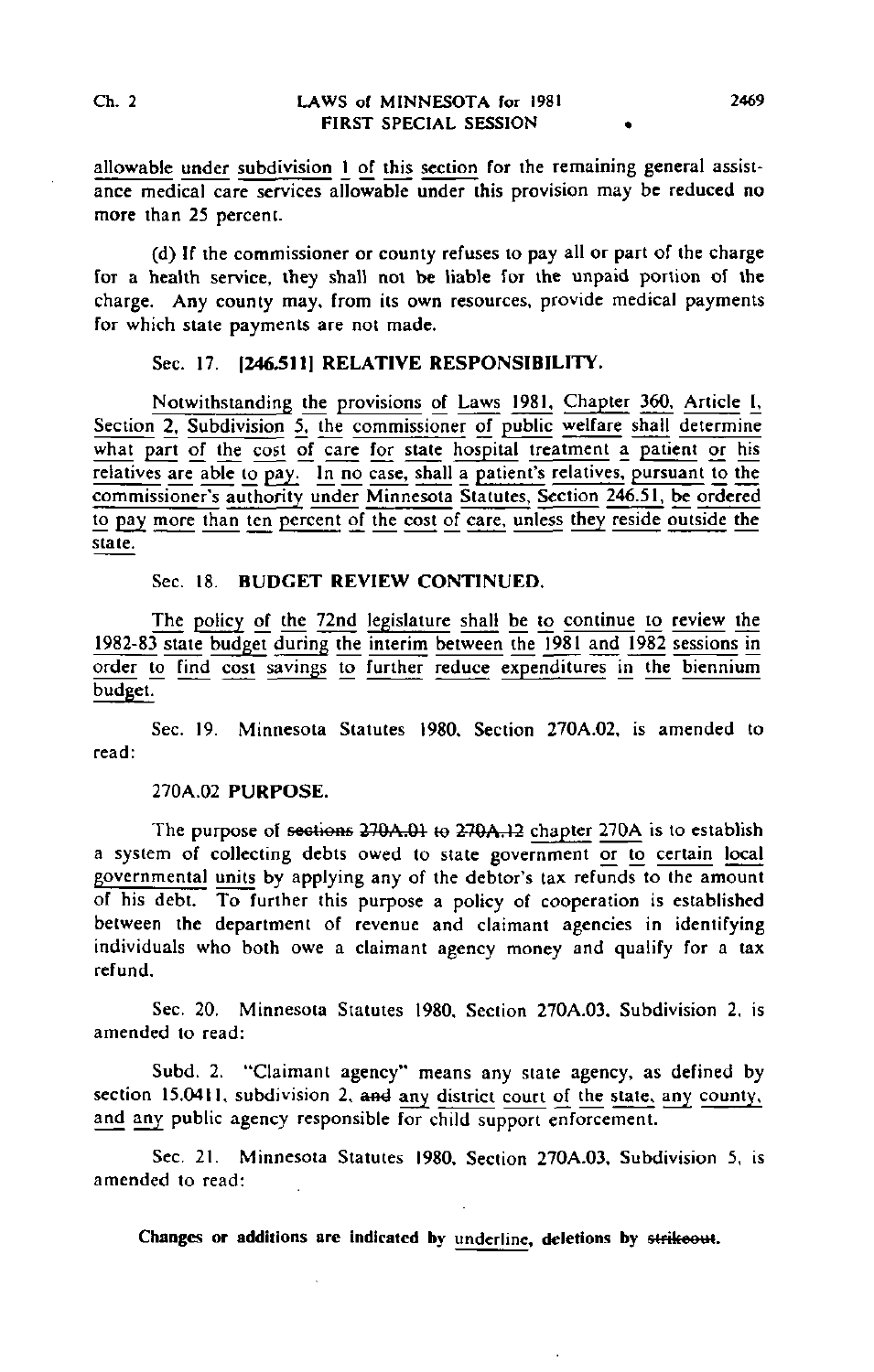Subd. 5. "Debt" means a legal obligation of a natural person to pay a fixed and certain amount of money, which equals or exceeds \$25 and which is due and payable to a claimant agency. The term includes criminal fines imposed under section 609.10. A debt may arise under a contractual or statutory obligation, a court order, or other legal obligation, but need not have been reduced to judgment. A debt does not include any legal obligation of a current recipient of assistance which is based on overpayment of an assistance grant.

Sec. 22. Minnesota Statutes 1980, Section 290.067, Subdivision 2, is amended to read:

Subd. 2. LIMITATIONS. The credit for expenses incurred for the care of each dependent shall not exceed \$400 in any taxable year, and the total credit for all dependents of a claimant shall not exceed \$800 in a taxable year. The total credit shall be reduced by five percent of the amount by which the combined federal adjusted gross income of the claimant and his spouse, if any, exceeds \$15,000. A married claimant shall file his income tax return for the year for which he claims the credit either jointly or separately on one form with his spouse. In the case of a married claimant only one spouse may claim the credit. No expense for which a medical expense deduction is claimed pursuant to section 290.09, subdivision 10, shall be claimed as a dependent care expense.

Sec, 23. Minnesota Statutes 1980, Section 290.09, Subdivision 10, is amended to read:

Subd. 10. MEDICAL EXPENSES. Payments (not compensated for by insurance or otherwise) for medical, dental, and other expenses for hospital, nursing, medical, surgical, dental, and other healing services, including institutional care and treatment for the mentally ill and physically handicapped and the cost, feeding and maintenance expenses of a guide dog for a blind or deaf person, as defined in section 290.06, subdivision 3e, clauses (4) (d) and (h), and fef medical supplies and ambulance hire; incurred by the taxpayer en account of sickness, mental illness, physical handicap or personal injury to himself or his dependents and premiums paid for hospitalization and medical insurance including nonprofit hospital service and nonprofit medical service plans. Payments for traveling expenses shall not be deductible under the provisions of this subdivision. Payments for hotel or similar lodging expenses shall be deductible in the same manner as payments for hospital services, if the taxpayer or his dependent is not hospitalized but is nevertheless required to remain in a medical center away from his usual place of abode, for the purpose of receiving prescribed medical treatment as provided and as limited by section 213 of the Internal Revenue Code of 1954, as amended through December 31, 1980.

Sec. 24. EFFECTIVE DATE; EFFECT.

Sections 5, 6, and 11 of this act are not effective if the appropriation for foundation aid in section 2, subdivision 1 of this act is not finally enacted.